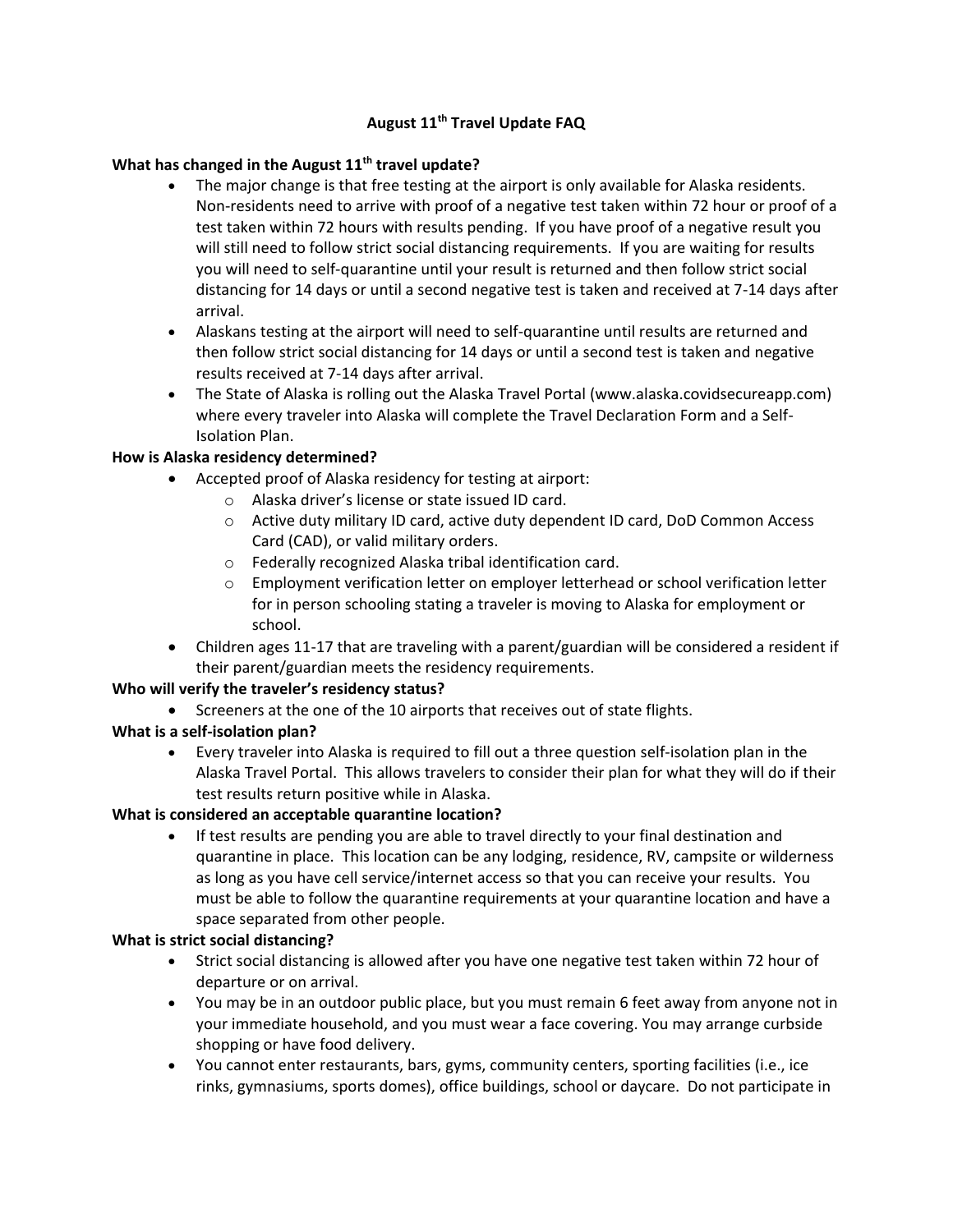any group activities, including sporting events and practices, weddings, funerals or other gatherings.

 This 14-day window can be shortened by receiving a negative result from molecular-based SARS-CoV2 test taken between 7-14 days after arrival into Alaska.

#### **What is considered my "immediate household" during strict social distancing?**

 Immediate household is considered people who live in the same house, apartment, hotel room, etc, as you.

#### **Will Travel Declaration Forms still be required? If so, will the process for submission change?**

 Travelers will still need to complete the Travel Declaration Form however, we are moving this to a statewide online Alaska Travel Portal at [www.alaska.covidsecureapp.com](http://www.alaska.covidsecureapp.com/)

#### **Has the Department of Law approved the updated travel mandate?**

Yes, Department of Law has reviewed and approved the updated travel mandate.

# **Testing**

#### **Are non-resident children required to test 72-hours prior to arrival?**

Children 10 and under are not required to test.

## **What if an unknowing traveler planned to test in Alaska or received a test 5-days out or took the wrong type of test?**

 A non-resident that does not arrive with proof of a negative test taken within 72 hours of departure or proof of a molecular-based test for SARS-CoV2 taken, but pending results will be able to receive a test for \$250 at the airport upon arrival.

## **What happens if a traveler takes a test within 72 hours of departure but does not have results yet?**

 Travelers may arrive without results as long as they have proof of results taken within 72 hours or departure. They will need to quarantine until test results are returned and uploaded to the Alaska Travel Portal (www.alaska.covidsecureapp.com)

#### **What happens if a non-resident says they took a test within 72-hours but has no proof?**

 A non-resident that does not arrive with proof of a negative test taken within 72 hours of departure or proof of a molecular-based test for SARS-CoV2 taken, but pending results will be able to receive a test for \$250 at the airport upon arrival.

#### **Will paying for a test at airports upon arrival be a viable option for non-residents?**

 Non-residents are able to take a test at the airport for \$250 per test and must quarantine until results are received.

#### **When is the cut off for the 72 hours? Is it prior to start of travel or upon arrival in Alaska?**

 A traveler must test within 72 hours prior to the departure time of the originating airport departure.

# **Alaska Residents**

#### **Will residents still have all the same options as before**?

 Alaska residents have the options to test 72 hours before departure to Alaska, testing at the airport or 14 day quarantine. There will no longer be a test 5 days prior to departure option.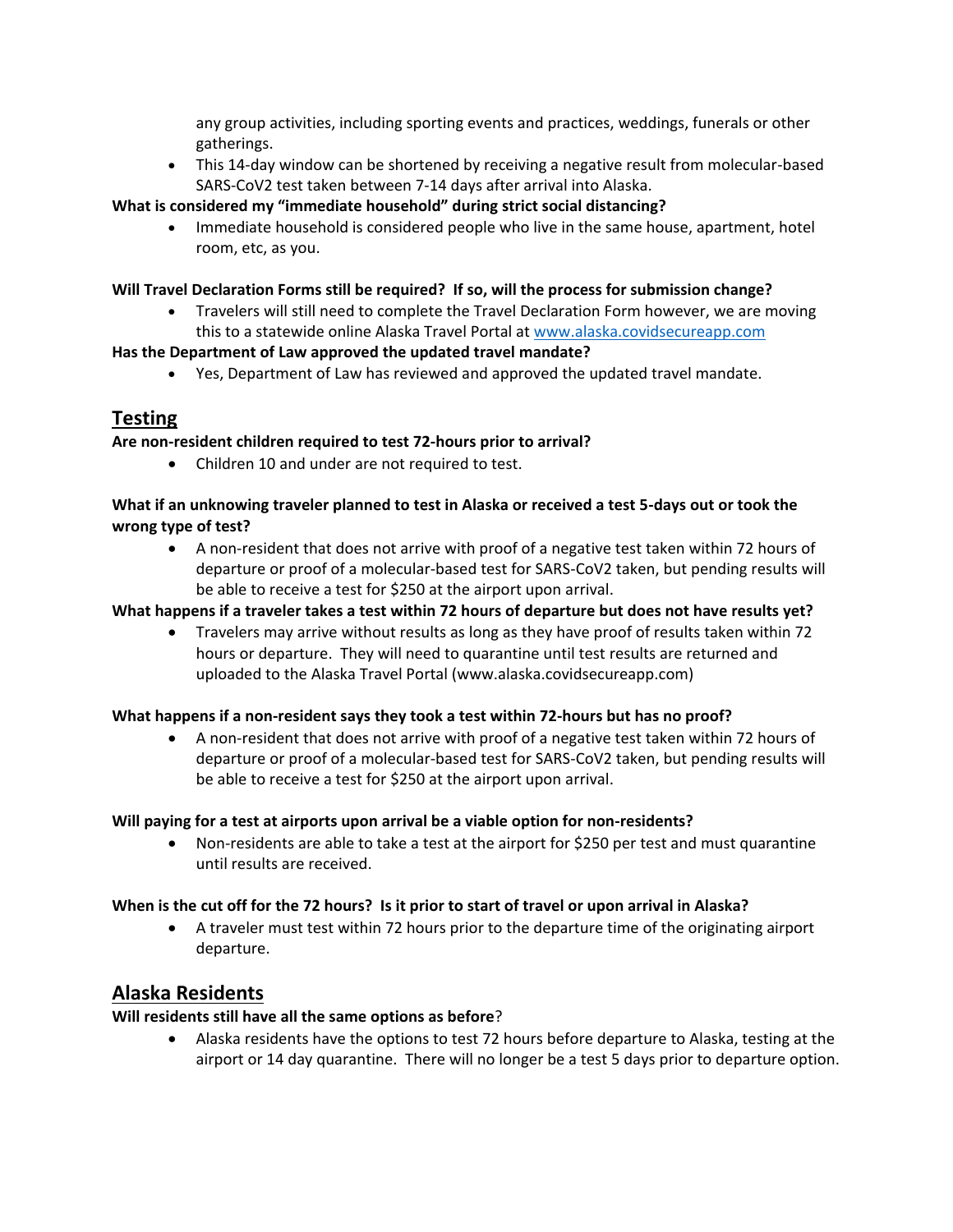## **Will Alaska residents who are traveling still be able to choose to quarantine or will testing be mandated and enforced for those that have not already tested?**

14 day quarantine will still be available for Alaska residents.

#### **Will testing be available for resident intrastate travelers?**

Alaska residents traveling to an Alaskan community that suggests or requires testing prior to entry are eligible to receive traveler testing.

- There is no State-mandated requirement for intrastate travelers to test prior to travel or quarantine while waiting for these test results.
- Intrastate travelers need to check with the community they are traveling to, and must comply with all local requirements to mitigate the introduction of COVID-19 in remote communities.

# **Moving to Alaska**

#### **What if a non-resident is** *moving* **to Alaska and arrives without a test?**

- An accepted proof of Alaska residency is an employment verification letter on employer letterhead or school verification letter for in person schooling stating traveler is moving to Alaska for employment or school.
- If the move is not employment related, the traveler will need to provide a negative result or proof of a test taken within 72 hours of departure.

#### **What if a non-resident is traveling for the purpose of buying or selling a house?**

- If a traveler cannot provide an accepted proof of residency they will need to provide a negative result or proof of a test taken within 72 hours of departure.
	- o Accepted proof of Alaska residency for testing at airport:
		- 1. Alaska driver's license or state issued ID card.
		- 2. Active duty military ID card, active duty dependent ID card, DoD Common Access Card (CAD), or valid military orders.
		- 3. Federally recognized Alaska tribal identification card.
		- 4. Employment verification letter on employer letterhead or school verification letter for in person schooling stating traveler is moving to Alaska for employment or school.

# **Hunting**

# **If a non-resident hunter arrives with proof of test but no results, can they go to their hunting grounds for quarantine?**

 Yes, if you are waiting on your test results you may travel to your final destination and adhere to quarantine and/or strict social distancing requirements. They will need to be able to access wifi/cell service to receive their results while quarantining.

# **If a non-resident hunter is flying in and going immediately out to the middle of nowhere (i.e. Brooks Range, Rex Trail, etc.), is this type of quarantining an acceptable alternative to testing?**

 No, 14 day quarantine is not an option for non-residents. If the non-resident has tested within 72 hours of departure to Alaska and is awaiting results, they can travel to their final destination and self-quarantine until they receive their test results. They will need to be able to access wifi/cell service to receive their results while quarantining.

# **Prior to arrival**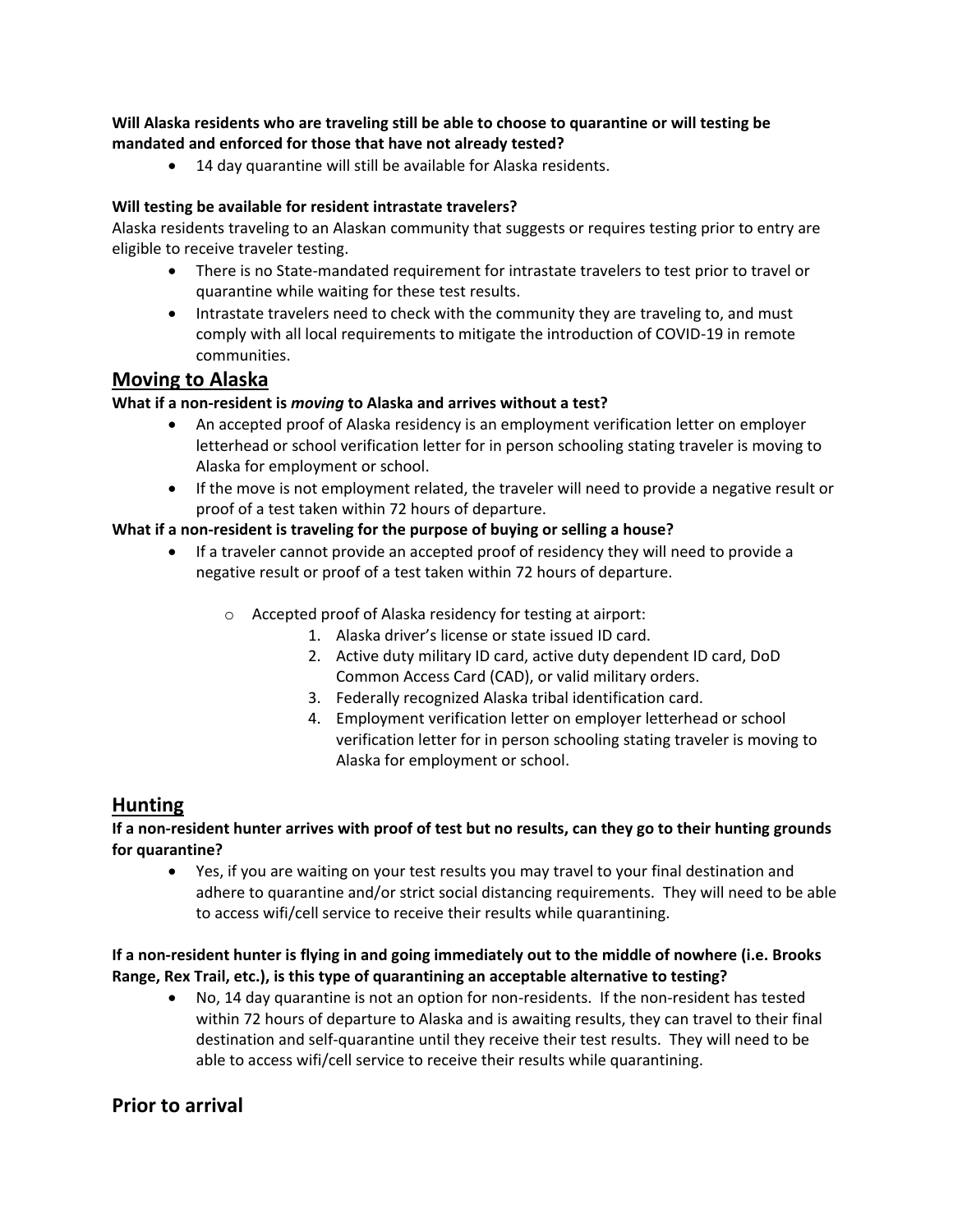**Have airlines been provided this information to ensure travelers are notified of the change prior to arriving at their departure airport to ensure they are fully informed and are prepared?**

 Yes, we are working closely with Alaska Airlines and other airlines to ensure messaging and communication is consistent.

#### **Will the airline evaluate and deny boarding?**

No, screening will occur at the airport port of entry

#### **What if a medical condition prevents a nasal swab test?**

 If they are an Alaskan resident they can choose to quarantine. A non-resident will need to obtain an oral swab PCR test prior to travel.

#### **Will non-residents still receive a voucher for a second test 7-14 days after arrival?**

 Yes, non-residents will receive a voucher via the Alaska Traveler Porter if they indicate they will be in Alaska 7 days or longer. Travelers can return to the airport for a free follow up test within 7-14 days of arrival into Alaska.

# **Will email proof of results still be accepted?**

Yes.

# **Will the 5-day test still be an option?**

 $\bullet$  No

# **Who will verify test results?**

• Screeners at the airport. Land and sea entries will be verified through the Alaska Traveler Portal.

#### **Is the second negative test being retained or eliminated under the new mandate?**

 Travelers can choose either strict social distancing for 14 days after arrival or they can be released from home seclusion early by taking a second test 7-14 days after arrival and receiving a negative result.

# **Will vouchers handed out up until the 11th of August be honored for the second test after the 11th?**

 Yes, paper vouchers handed out prior to the roll out of the Alaska Traveler Portal will be honored.

#### **For travelers that are unable to find a testing site that will provide asymptomatic testing within the 72 hour window, is there a waiver or other option to be able to travel?**

- Travelers unable to get testing prior to travel are encouraged to purchase an at home test kit. There are four FDA-approved home-collection COVID tests:
	- **Pixel system from [LabCorp](https://www.pixel.labcorp.com/at-home-test-kits/covid-19-test)**
	- **Everlywell [COVID-19](https://www.everlywell.com/products/covid-19-test/) Test Home Collection Kit**
	- **Vault [Health](https://www.vaulthealth.com/covid)**
	- Picture [Genetics](https://www.picturegenetics.com/covid19)
- $\circ$  Airport testing will be available to non-resident travelers for \$250 per test.

#### **What happens when someone traveling through Canada arrives in Alaska?**

 A non-resident traveler will need to arrive with either a negative test or proof of a test taken within 72 hours of departure regardless of port of entry. Any traveler arriving into Alaska outside of the 10 airports providing screening and testing will need to complete the Travel Declaration Form and Self-Isolation Plan on the Alaska Travel Portal [\(www.alaska.covidsecureapp.com\)](http://www.alaska.covidsecureapp.com/) and upload test results to be reviewed by the State.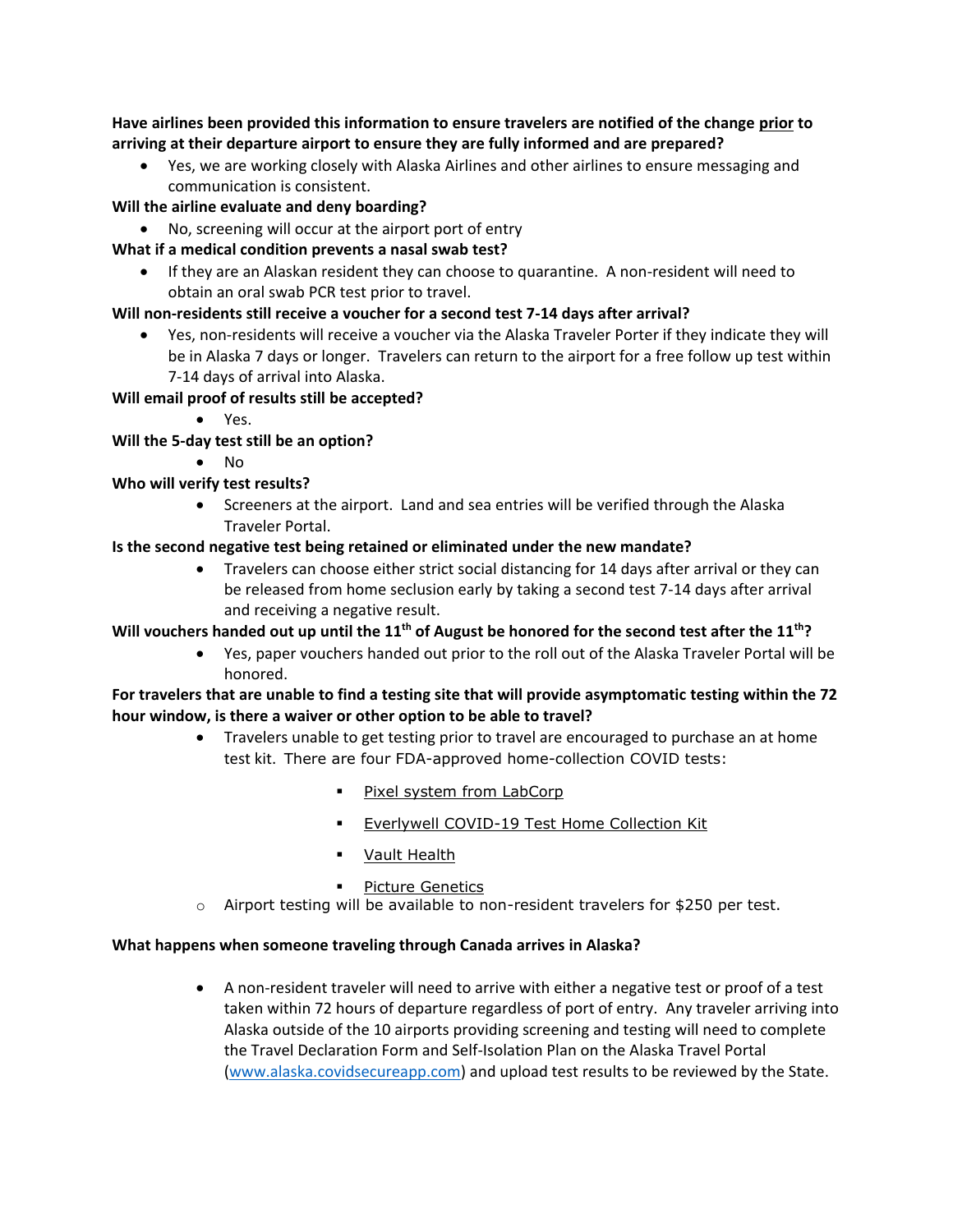# **Critical infrastructure**

**How does the new mandate for travelers affect critical infrastructure? Will they continue to follow their company's plan and be considered separately from other out-of-state travelers?**

- Critical infrastructure will now be required to have a letter from their employer to show airport screeners that:
	- ii. Identifies the employer and employee by name;
	- iii. Details instructions on how the employee must travel to their job site in accordance with the employer's Community Workforce Protective Plan.
	- iv. Confirms the traveler is following the employer's Community Workforce Protective Plan on file with the State that includes testing and/or quarantine provisions.

Requirements for Community Workforce Protective Plans remain the same.

# **What are the requirements for cargo flight crews?**

 $\circ$  Cargo flight crew will need a letter from their employer as stated above and process through screening at the airport.

# **Who will pay for testing of non-resident critical infrastructure travelers?**

o Employers will need to pay for testing of critical infrastructure travelers.

# **How does this affect military with orders to Alaska?**

 $\circ$  Testing will be available for anyone with an active duty military ID card, active duty dependent ID card, DoD Common Access Card (CAD), or valid military orders.

# **How does the mandate effect teachers traveling from out-of-state?**

 $\circ$  An accepted proof of Alaska residency is an employment verification letter on employer letterhead stating traveler is moving to Alaska for employment.

# **Will health contractors (Beacon, Capstone and others) still be testing non-resident Critical Infrastructure travelers?**

 $\circ$  If employers have set up contracts for critical infrastructure with contractors entirely separate from the State contract, then contractors may still test those critical infrastructure travelers. Employers are encouraged to set up setting for their employees.

# **Will critical infrastructure plans filed with the state remain in place?**

 $\circ$  Yes, critical infrastructure plans filed with the State will remain in place.

# **What if I have a plan approved with the state and it includes testing in the airport.**

- Please contact an occupational health contractor such as Beacon or Capstone who offer services for testing upon arrival.
- If a non-resident worker arrives and would like testing at the state of Alaska supported testing site they will be charged \$250

# **Higher Ed**

- Will non-resident students be exempted from testing?
	- o Accepted proof of Alaska residency for testing at airport:
		- Alaska driver's license or state issued ID card.
		- **Federally recognized Alaska tribal identification card.**
		- Active duty military ID card, active duty dependent ID card, DoD Common Access Card (CAD), or valid military orders.
		- Employment verification letter or student verification letter on employer/school letterhead stating traveler is moving to Alaska for employment or schooling.